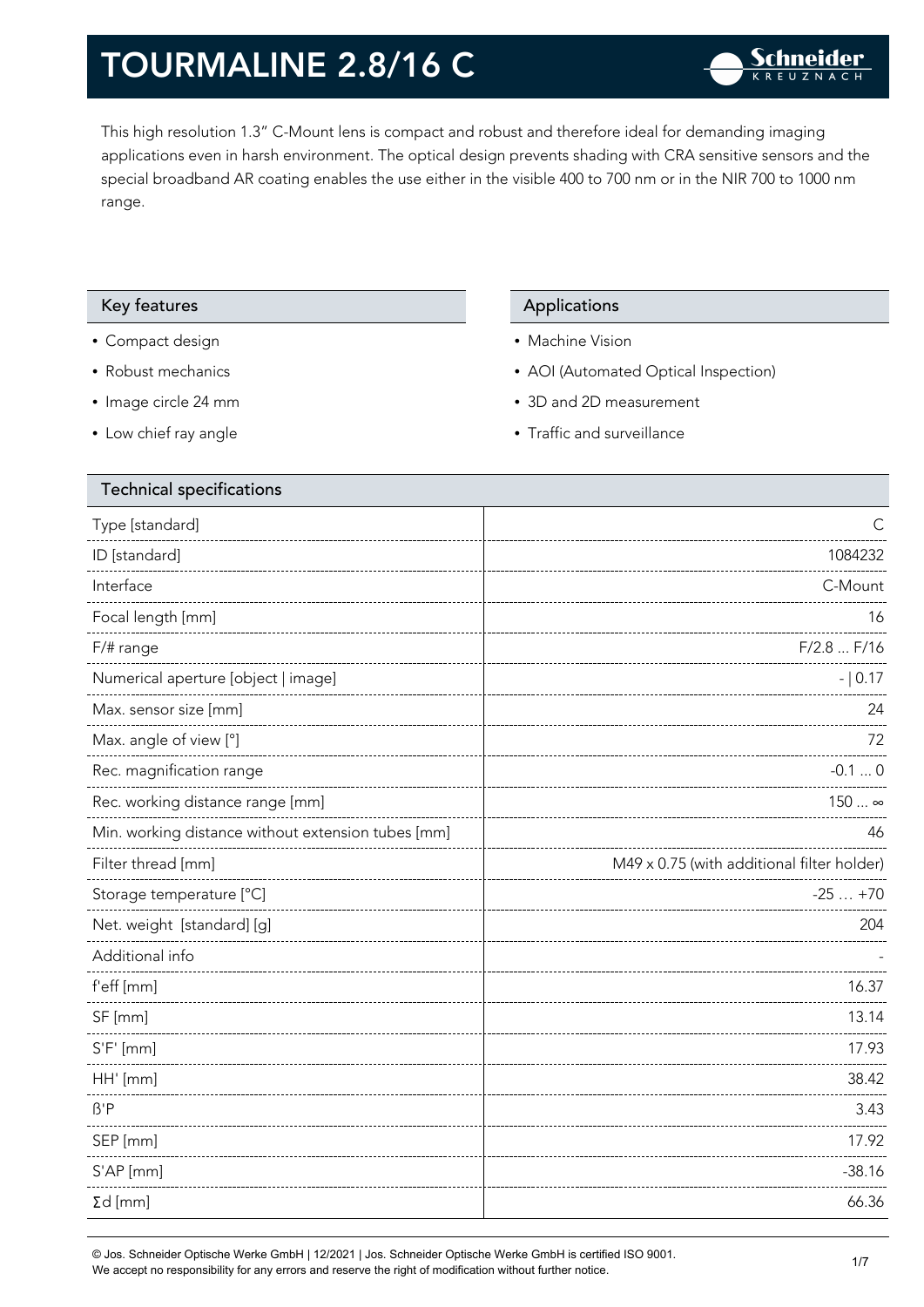

### MTF charts

| Spectrum name    | VIS |     |     |     |     |     |
|------------------|-----|-----|-----|-----|-----|-----|
| Wavelengths [nm] | 425 | 4/5 | 525 | 575 | 625 | 675 |
| Rel. weights [%] |     | Ó   | ∩^  |     | 1 C |     |



© Jos. Schneider Optische Werke GmbH | 12/2021 | Jos. Schneider Optische Werke GmbH is certified ISO 9001. We accept no responsibility for any errors and reserve the right of modification without further notice.<br>We accept no responsibility for any errors and reserve the right of modification without further notice.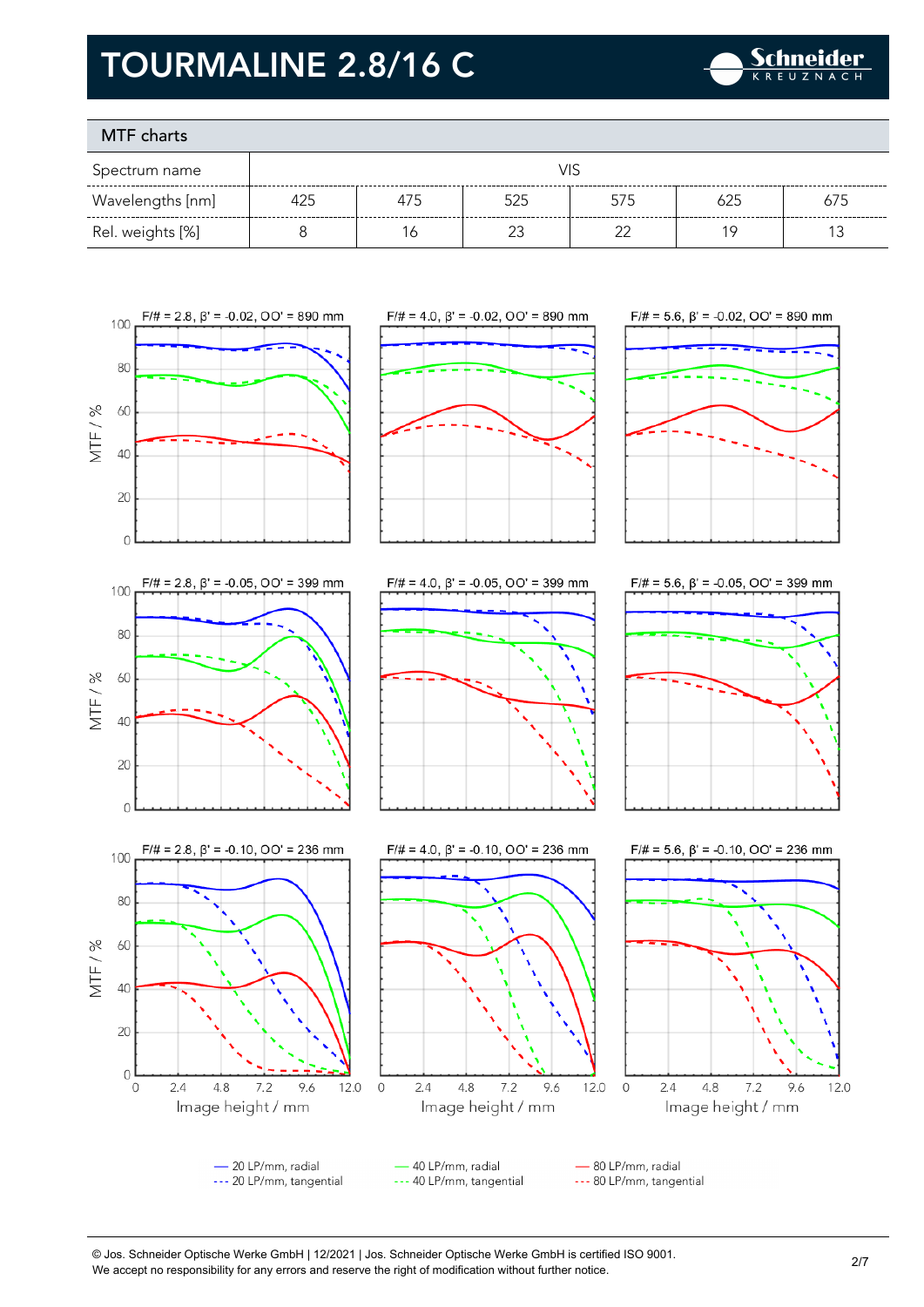

Rel. illumination vs. image height



#### Distortion vs. image height



#### Transmittance vs. wavelength



© Jos. Schneider Optische Werke GmbH | 12/2021 | Jos. Schneider Optische Werke GmbH is certified ISO 9001. We accept no responsibility for any errors and reserve the right of modification without further notice.<br>We accept no responsibility for any errors and reserve the right of modification without further notice.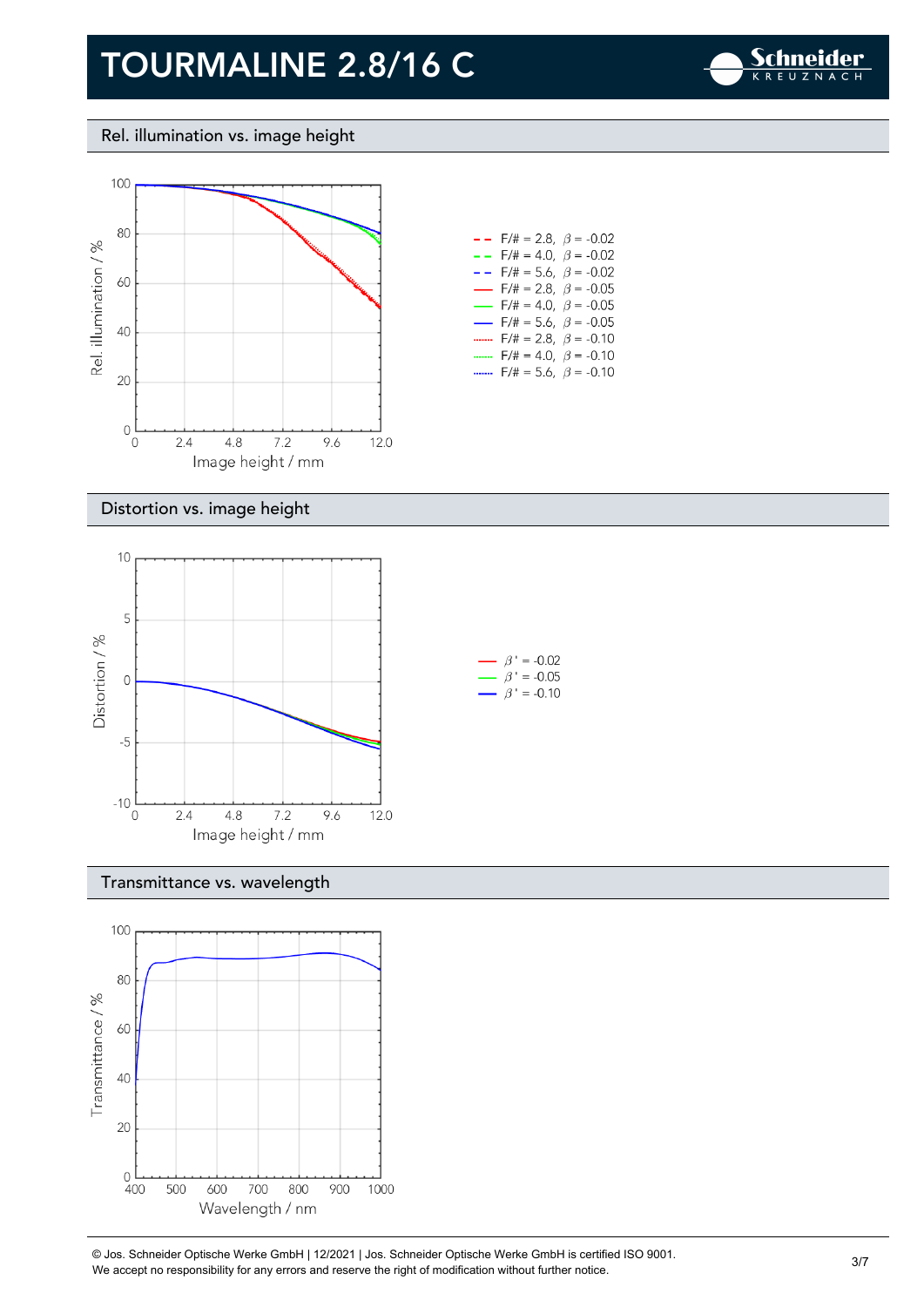

### Technical drawings

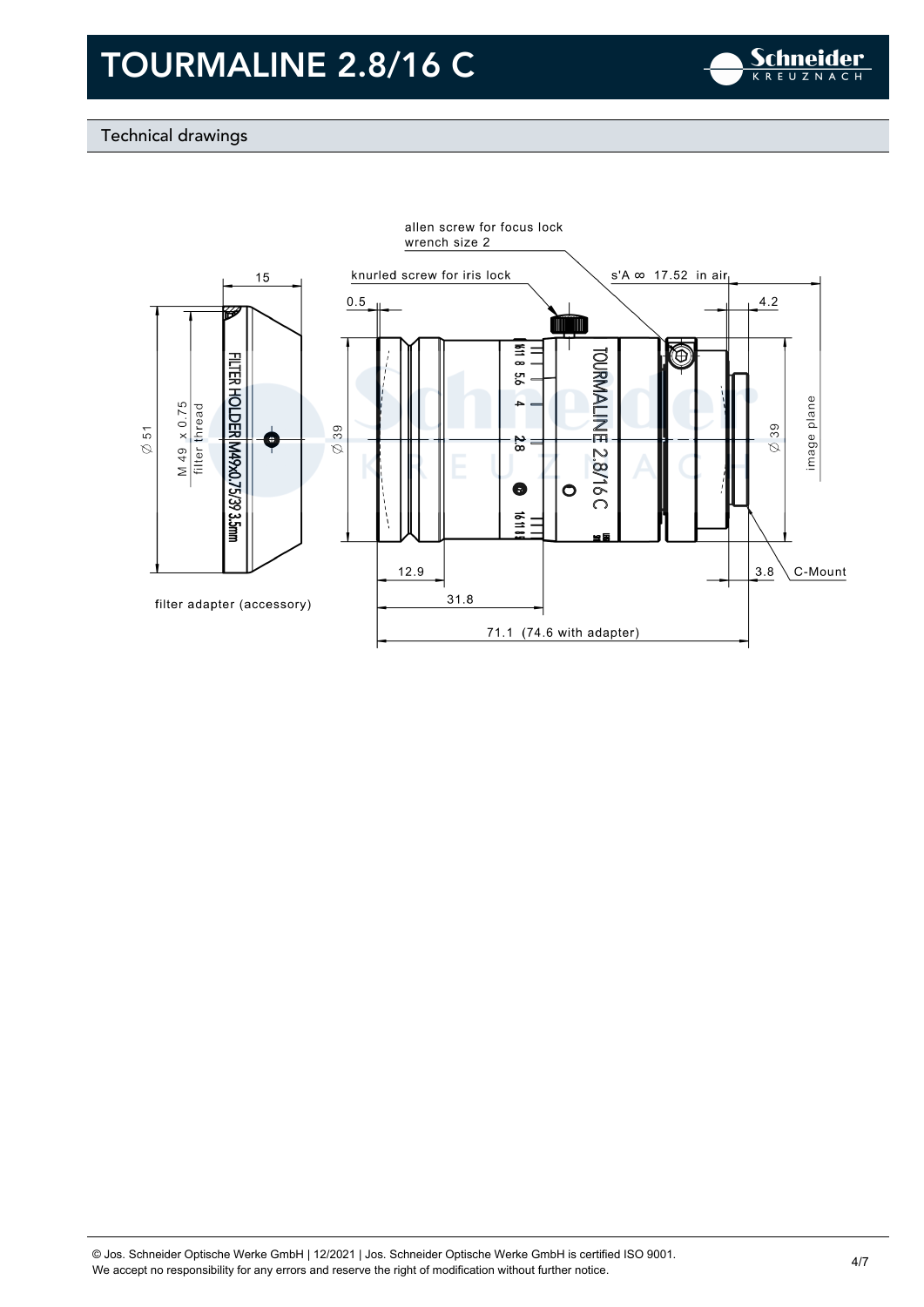

| Accessories    | <b>Mount</b>             | Eff. length        |         |
|----------------|--------------------------|--------------------|---------|
| Adapter        | CS-Mount                 | $5 \, \mathrm{mm}$ | 25081   |
|                | C-Mount / $M42 \times 1$ | $5.5 \text{ mm}$   | 1075817 |
| Extension tube | C-Mount / C-Mount        | $5 \, \text{mm}$   | 39316   |
|                | C-Mount / C-Mount        | $8 \text{ mm}$     | 39315   |
|                | C-Mount / C-Mount        | $10 \text{ mm}$    | 39312   |
| Filter Holder  | M49x0.75                 |                    | 1086400 |